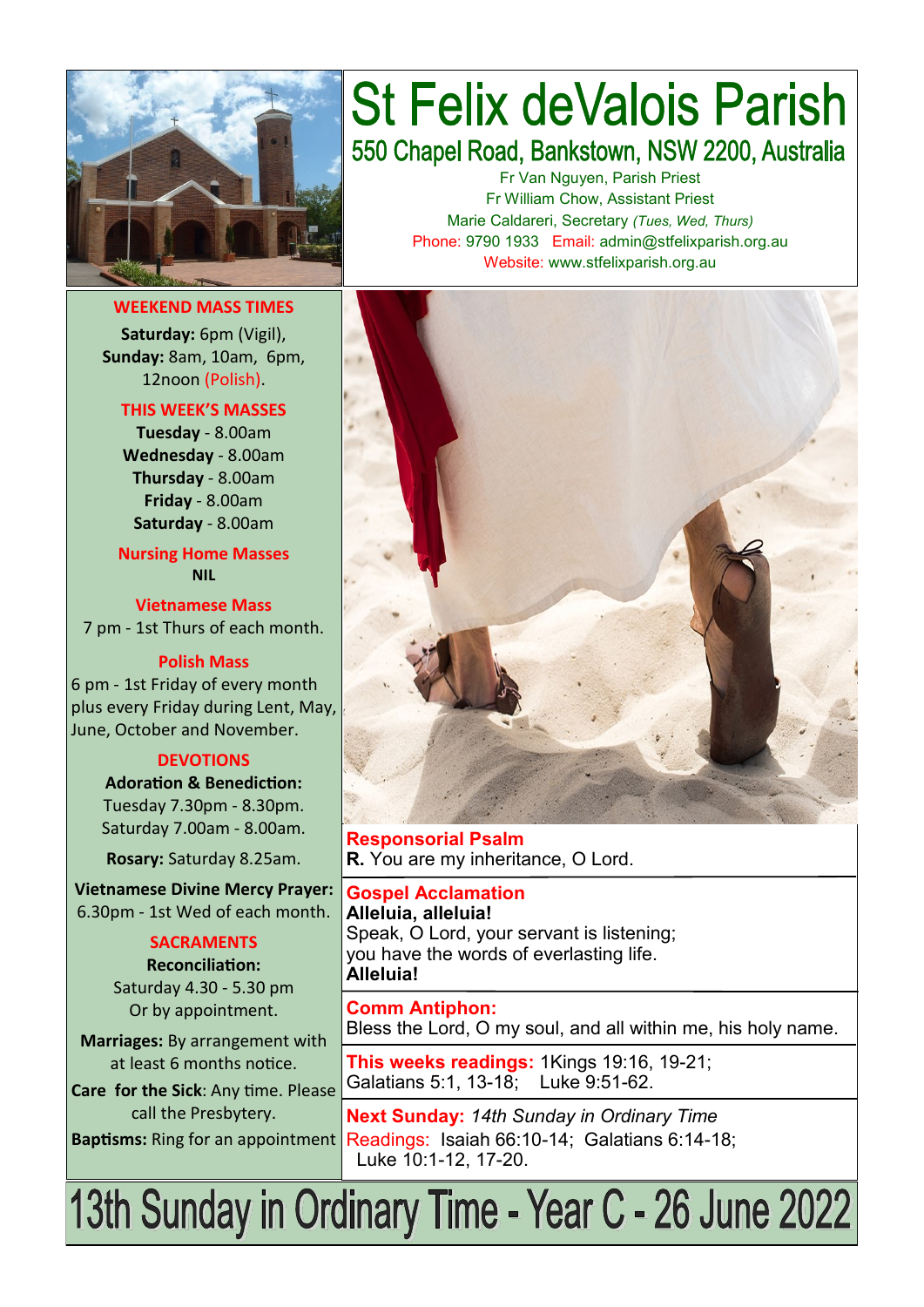### **New Donation Terminals**

You may have noticed the new donation terminals in the Church foyer. These are the CommBank Smart Terminals and you will find they are more user friendly. You can choose a pre-set amount of \$5, \$10 or \$20 or choose another amount you may wish to donate to the Church. Then simply tap, swipe or insert your card to make your donation and confirm. This is a fast and convenient way of donating straight to the Church account. These donations are not individually recorded and a tax receipt cannot be issued. If you wish to donate to the Church via credit card or direct debit and would like a 30% tax rebate kindly complete the Planned giving form at the bottom of the page or email your details to Marie at the office in order to set you up as a Planned Giver.

# **Holy Fathers Appeal**

This weekend there is a special collection to assist the work of our present Pope Francis. Envelopes will be available for donations that will enable Pope Francis to do even more to advance his message of mercy, love and peace throughout the world.

### **Craft Stall**

The ladies from the friendship group will be selling beautiful handmade items on Sunday 26 June after the 8am and 10am Masses. Please support them as all proceeds support the Parish.

# **Catholic Help with Alcoholism and Addiction**

Do you, a family member, or friend need help with an addiction concern? You can reach out to the Calix Society. Calix is an association of Catholic alcoholics, drug addicts, and family members and friends affected by addiction, who are maintaining their sobriety through participation in their Catholic faith and a 12 Step program. We welcome anyone concerned with the illness of alcoholism or addiction who wish to join with us in prayer for *the virtue of total abstinence, promoting our spiritual development, and striving for the sanctification of the whole personality of each member*.

Contact [calixsydney@outlook.com](mailto:calixsydney@outlook.com) for meeting times and resources. Perhaps this could be a crucial step toward recovery and saving a life.

# **Planned Giving Envelopes 2022/23**

The new sets of Planned Giving envelopes are now available for collection in the foyer. *Please ensure you check your name with corresponding address and you pick up the correct one.* If you are not a member of Planned Giving, you may contact the parish office to join the Planned Giving Program. *The tax deduction is 30%.* 

 Instead of Envelopes you could opt for periodic deduction using your credit card or direct debit which is more economical and efficient. If you would like to make this change please contact the parish office. **Receipts for your contributions for the end of this financial year will be issued at the beginning of July.** We would like to thank all contributors for your financial support of the parish. In addition to the financial benefits, your offering enhances the fellowship of the parish as well.

 **Last day for tax deductible donations for the end of this Financial Year is Sun 26 June.**

# **PLANNED GIVING PROGRAM REQUEST FORM**

#### **Would you like to become a regular contributor to the Parish?**

If so, please fill in this slip and return it to the Parish Office. Otherwise send an e-mail with your details to Marie at admin@stfelixparish.org.au

|                                |                                               | Address:                                        |  |  |  |  |
|--------------------------------|-----------------------------------------------|-------------------------------------------------|--|--|--|--|
|                                |                                               |                                                 |  |  |  |  |
| WOULD LIKE<br><b>ENVELOPES</b> | WOULD LIKE TO CONTRIBUTE<br>USING CREDIT CARD | WOULD LIKE TO CONTRIBUTE IT<br>VIA DIRECT DEBIT |  |  |  |  |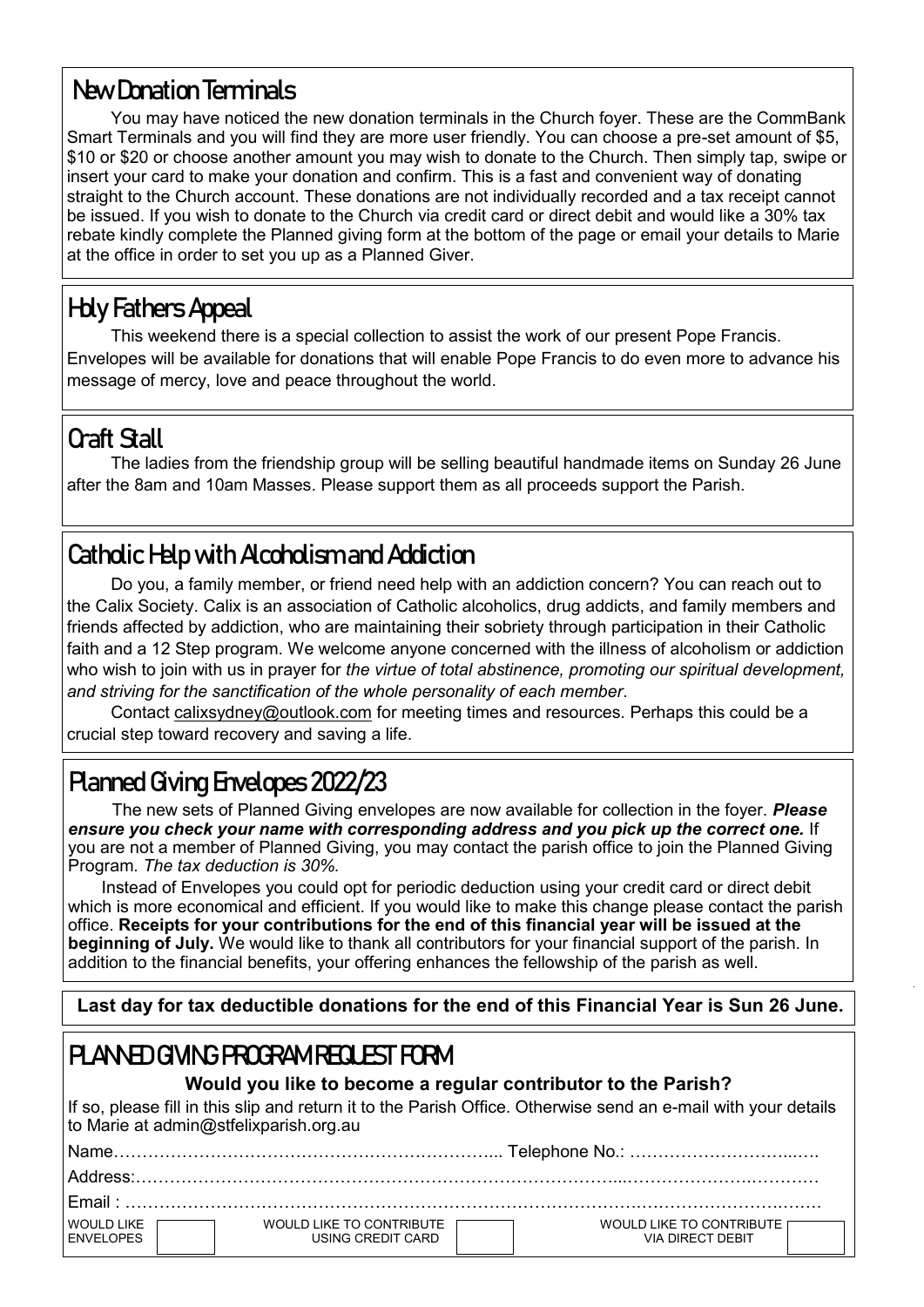Jesus is priority

Parents are always striving to help their children to set priorities. Children need to learn to finish homework before watching TV or going out to play. They need to know that they have to finish their chores before they can go out with their friends. They need to know that paying attention to curfews for their safety is more important than being popular.

As a family, talk about these examples of setting priorities. Share examples of how you learned to prioritize as you were maturing. Explain that in this Sunday's Gospel reading, Jesus talks about the importance of making him the number-one priority in our lives.

Read aloud Luke 9:51-62. Talk about how going to Sunday Mass as a family is an important way of keeping God at the centre of our lives. Talk about other ways that the family can make Jesus a priority.

*© Copyright Loyola Press All Rights Reserved. Used with permission. [www.loyolapress.com](http://www.loyolapress.com)*

### **The Chain of Mary Association**

A member from the Chain of Mary Association will be speaking across all Masses next weekend to invite you to join their campaign and sharing a decade of the Rosary. Please make them welcome.

### **Mass Intentions:**

Reflection

**Recently Deceased:** Margaret Page; Irene Balsara

**Anniversary:** Margaret Goodwin

**Deceased:** Maria Mun; JB Nghi; Maria Ngo; Theresa Nga; Rosa Nguyet; Phero Nguyen Thai Hanh; Ine Nguyen Thi Phan; Giuse Nguyen Huu Loc; Micae Lai Dinh Trung

**Sick:** Tom Quilty, Jason Timbs & Bart Hennely, Dau (Xuan); Gerard Go; Fatima Fernandes; Marian Periera; baby Alan Dien Quan Nguyen; Monina Rodriguez Pineda; Tenshi Asriel Magdaleno Arcenas; Maria Carta; Teresita Martinez; Maria Kovatsun; Frannie; Madelyn Nicole; Jun Ibarra; Abida Gill; Vo Van Kiet; Maria Bui Thi Don; Josette Ackad; Nivea Wani; Diana Emilie Perez; Billy; Lagi Amoa; Clarence Ally; Jane Aquino; Glory Bereira; Jenny; Hoa Mai; Rosa House; Nivea Wanigesekera; Annick Duval; Henriette Tam Tinh Lam; Laura Malss; Rita Gattellari; Rolly Porto; Gordon West.

# **3 JULY Weekly Rosters 26 JUNE** Reader 1 | Gloria Booby | Philip Castillo | Mary O'Hea | Harriet Owusu Reader 2 | Emmanuel Icard | Joseph Dang | Thu Ha Kim  $Acolute$  Tuyen Tran  $(A)$  An Dang  $(A)$  Martin Tran  $(A)$  Thanh Vu  $(A)$

| 1001                   |                         | 1 u y v 11 11 u 11 17 17 |                  | , ,,, Dang ,, ,,    |  | 1                                                                                                                                                                     | 111 UMI 11 V U (1 V)    |  |
|------------------------|-------------------------|--------------------------|------------------|---------------------|--|-----------------------------------------------------------------------------------------------------------------------------------------------------------------------|-------------------------|--|
| Choir                  | <b>SMMC</b>             |                          | <b>SSOG</b>      |                     |  | <b>St Felix</b>                                                                                                                                                       | Jess                    |  |
|                        |                         |                          | 3 JULY           |                     |  |                                                                                                                                                                       |                         |  |
| Reader 1               | <b>Patrick Abourizk</b> |                          | Robyn Molloy     |                     |  | <b>Emanuela Viner</b>                                                                                                                                                 | <b>Anthony Eltarraf</b> |  |
| Reader 2               | Gloria Booby            |                          | Imelda Dela Cruz |                     |  | Thu Ha Kim                                                                                                                                                            | "<br>"                  |  |
| Acolyte                |                         | Tuyen Tran (A)           | An Dang (A)      |                     |  | Anthony Joseph (A)                                                                                                                                                    | Thanh Vu (A)            |  |
| Choir                  | <b>SMMC</b>             |                          | <b>SSOG</b>      |                     |  | <b>St Felix</b>                                                                                                                                                       | Elias                   |  |
|                        |                         | 26 June                  |                  | 3 July              |  |                                                                                                                                                                       |                         |  |
|                        |                         |                          |                  |                     |  | <b>Notes: SSOG: Singing Servants of God</b>                                                                                                                           |                         |  |
| <b>Altar Society</b>   |                         | Group 4                  |                  | Group 1 (see notes) |  | <b>SMMC: St Mary Mackillop's Choir</b><br>Group 1: Gloria Walker, Lyn Rowe, Khanh<br>Le, Thi Thuy Doan, Theresa Nguyen, Dorie<br>Encarnacion, Hien & Vu Bui (Florist) |                         |  |
| <b>Church Cleaners</b> |                         | Mai Hai                  |                  | Polish Group        |  |                                                                                                                                                                       |                         |  |
| <b>SVDP</b>            |                         | Thom Pham                |                  | J Obeid             |  |                                                                                                                                                                       |                         |  |
|                        |                         |                          |                  |                     |  |                                                                                                                                                                       |                         |  |